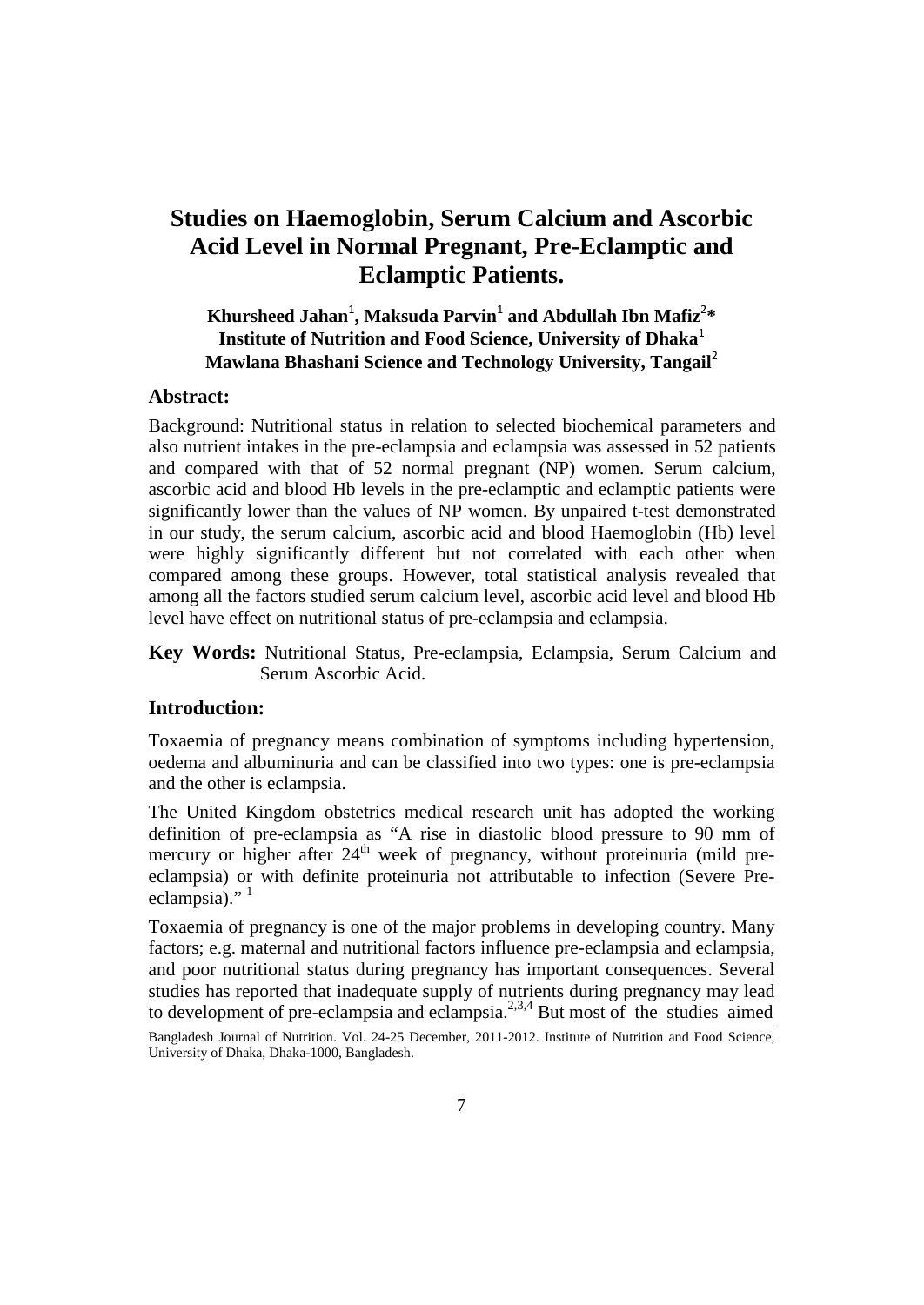```
* Author for Correspondence
```
at understanding various aspects of the problem have been carried out on pregnant woman as they have been identified as the vulnerable group in Bangladesh. Preeclampsia and eclampsia continue to be an important cause of maternal and perinatal mortality in most of the unprivileged areas of the world.<sup>5</sup>

### **Methods and Materials:**

#### **Type of Study:**

A cross sectional sample survey was carried out among the normal pregnant woman, pre-eclamptic and eclamptic patients aged between 15-16 years and admitted in Dhaka Medical College hospital and Sir Solilmullah Medical College Hospital.

#### **Study Population**:

The study population comprised woman with pre-eclampsia , eclampsia and normal pregnancy.

#### **Sample Size:**

The following formula was used to calculate the sample size:

 $n= 16P (100-P)/W^2$ 

Where,

n= Number of sample

P= Prevalence rate which was calculated from record book of 2007 in eclampsia and department of obstetrics and gynaecology ward in DMCH.

W= Width of number

#### **Study Subjects:**

The total sample size was 104. The control group consists of normal pregnant woman (n=52) and the study group was divided into pre-eclamptic (n=26) and eclamptic (n=26) patients.

#### **Study Design:**

The nutritional status was assessed cross sectionally on fifty two  $(n=52)$ , who contributed a blood sample during 20-40 weeks of gestation. They were divided into two sub groups: pre-eclampsia  $(n=26)$  and eclampsia  $(n=26)$ ; and then compared with 52 normal pregnant woman with same of gestational age (20-40 weeks) and same age group (15-40 years).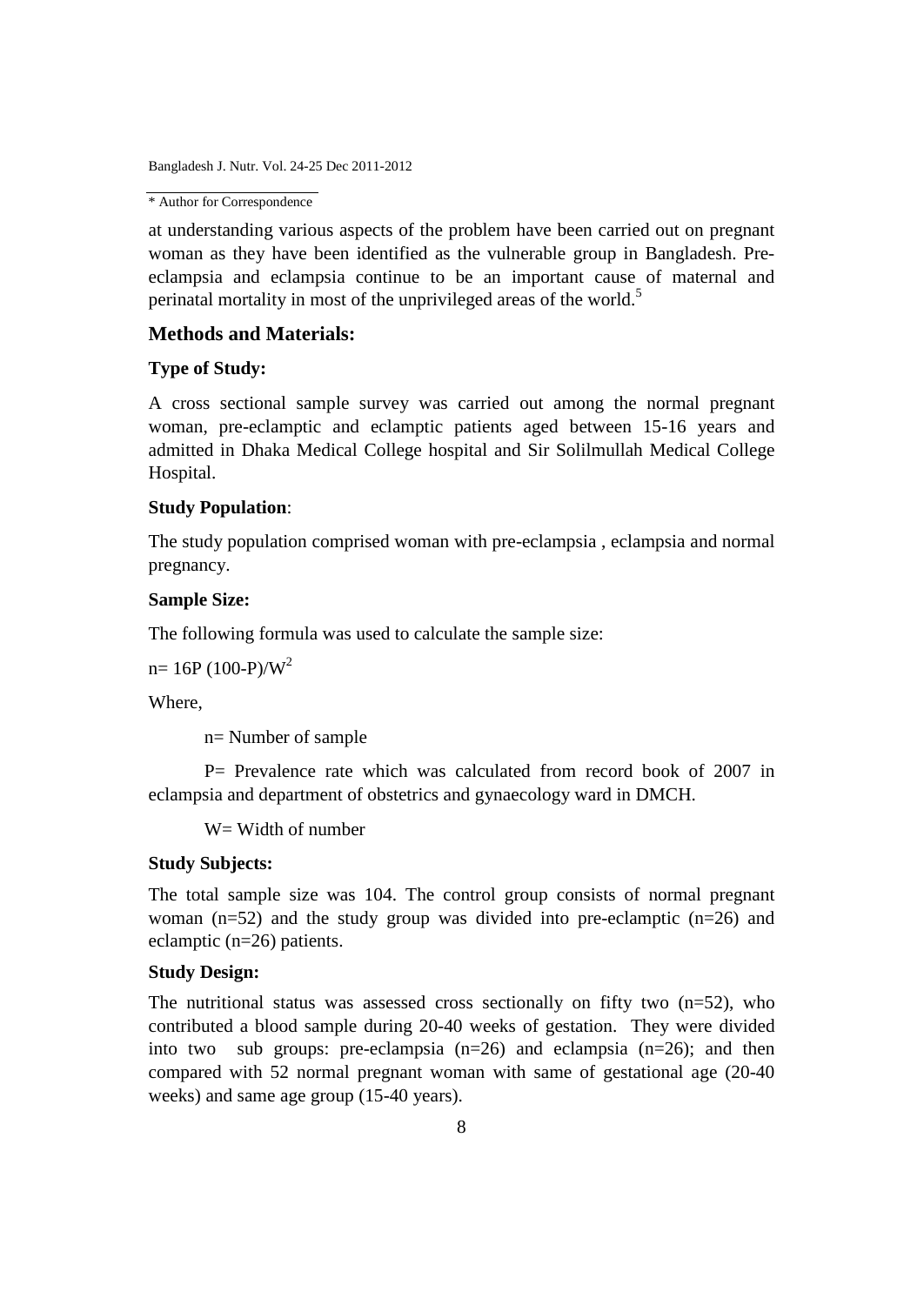#### **Research Instruments:**

A questionnaire was developed to obtain relevant information and then data were collected with maximum precaution.

#### **Collection of Data and Specimens:**

Anthropometric data of body weight, height and foetus weight and simultaneously blood pressure information were collected. Socio-economic information also collected. Blood samples were collected between 8:00 am and 10:30 am.

#### **Analytical Methods:**

**Estimation of Haemoglobin:** Hb level was determined according to the method of Cartwright, using a commercial kit. $8<sup>8</sup>$ 

**Estimation of Serum Calcium:** Serum calcium was estimated by colorimetric method.<sup>9</sup>

#### **Estimation of Serum of Ascorbic Acid:**

Serum ascorbic acid was measured by dinitrophenyl hydrazine method with modification according to Lowry et al.<sup>10</sup>

#### **Statistical Analysis:**

Statistical analysis was done by using SPSS 12 windows program. Appropriate Statistical analysis was performed by using t-test for paired data. Values were considered significant at p<0.05. Results were expressed as mean±SD.

#### **Results***:*

Among the pre-eclamptic patients, 19.2% were in the age group above 30 years. About 42.3% were in age group 25 to 29 years, 34.6% were 20-24 years and only 3.8% were below 20 years of age group. In case of eclamptic patients 15.4% were in the age group above 30 years. About 42.3% were in age group 25 to 29 years, 42.3% were20-24 and there was none in age group below 20 years. About 57.7% pre-eclamptic patients were naliparous and 42.3 % were multiparous but for eclamptic patients the values were 46.1% and 53.8% respectively. Some 50% of the pre-eclamptic patient's family income was above 1000 TK per month but for eclamptic patients it was 38.5%. About 3.8% pre-eclamptic patients were illiterate but there were no illiterate eclamptic patients. There was no still birth by eclamptic patients. About 53.85% of the pre-eclamptic patients and 65.4% eclamptic patients gave birth to underweight baby.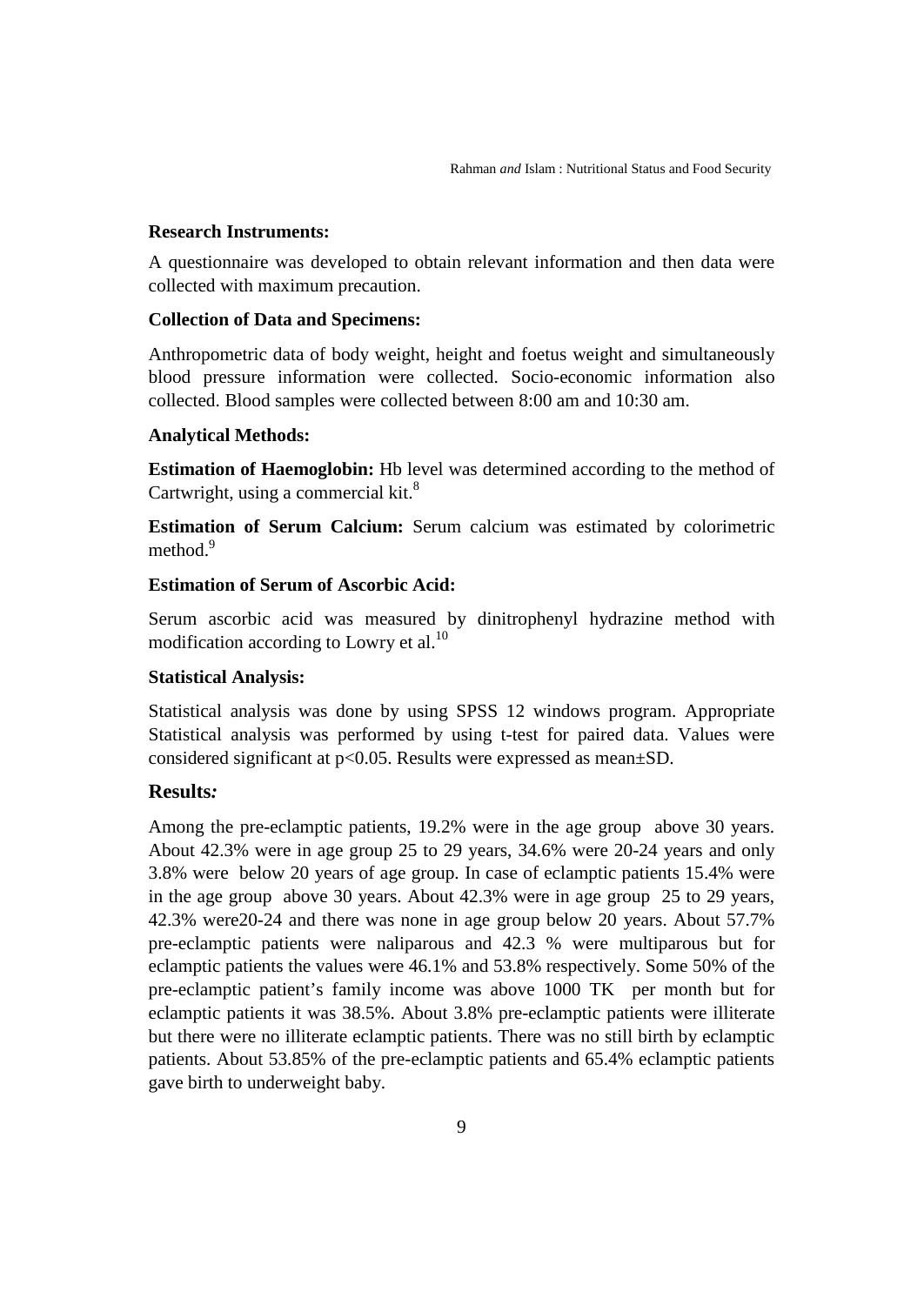| <b>Variable</b>          | Category              | <b>Normal</b><br>$pregnant(n=52)$ |      | Pre-eclampsia<br>$(n=26)$ |               | Eclampsia $(n=26)$ |      |
|--------------------------|-----------------------|-----------------------------------|------|---------------------------|---------------|--------------------|------|
|                          |                       | Number                            | $\%$ | Number                    | $\frac{0}{0}$ | Number             | $\%$ |
| Age                      | <20                   | $\overline{c}$                    | 3.8  | $\mathbf{1}$              | 3.8           |                    |      |
|                          | $20 - 24$             | 15                                | 28.8 | 9                         | 34.6          | 11                 | 42.3 |
|                          | $25-29$               | 19                                | 36.5 | 11                        | 42.3          | 11                 | 42.3 |
|                          | >30                   | 16                                | 30.8 | 5                         | 19.2          | $\overline{4}$     | 15.4 |
| Parity                   | Naliparous            | 33                                | 63.4 | 15                        | 57.7          | 12                 | 46.1 |
|                          | Multiparous           | 19                                | 36.5 | 11                        | 42.3          | 14                 | 53.8 |
| Family<br>income<br>(Tk) | < 6000                | 6                                 | 11.5 | 5                         | 19.2          | $\tau$             | 26.9 |
|                          | 6000-9999             | 26                                | 50.0 | 8                         | 30.8          | 9                  | 34.6 |
|                          | >10000                | 20                                | 38.5 | 13                        | 50            | 10                 | 38.5 |
| Educational<br>level     | Illiterate            |                                   |      | $\mathbf{1}$              | 3.8           |                    |      |
|                          | Primary<br>incomplete | 3                                 | 5.8  | 6                         | 23.1          | 6                  | 23.1 |
|                          | Primary<br>complete   | 33                                | 63.5 | 13                        | 50.0          | 14                 | 53.8 |
|                          | Above<br>Secondary    | 16                                | 30.8 | 6                         | 23.1          | 6                  | 23.1 |
| Status of<br>the foetus  | Still Birth           |                                   |      | $\mathbf{1}$              | 3.8           |                    |      |
|                          | Underweight           | 14                                | 26.9 | 14                        | 53.8          | 17                 | 65.4 |
|                          | Normal                | 38                                | 73.1 | 11                        | 42.3          | 9                  | 34.6 |

## **Table 1: Number and percentage distribution of normal pregnant women, preeclamptic and eclamptic patients by age, parity, family income, educational level and status of foetus**

The BMI of the normal pregnant women ranged from 19.70 to 25.97. The mean  $(\pm SD)$ BMI of the normal pregnant women was  $24.16 \ (\pm 1.13)$  with a median of 24.42. In case of pre-eclamptic and eclamptic patients the mean  $(\pm SD)$  of BMI were 23.20  $(\pm 1.90)$  and 23.63  $(\pm 2.18)$  respectively. The mean  $(\pm SD)$  of systolic pressure for pre-eclamptic and eclamptic patients were 130 ( $\pm$ 19) mm-Hg and 138 ( $\pm$ 19) mm-Hg. For diastolic pressure it were 95  $(t=10)$  mm-Hg and 95 ( $\pm$ 10) mm-Hg. Haemoglobin level for pre-eclamptic patients ranged from 8.48 g/dl to 10.00g/dl but for eclamptic patients it was 8.00-9.90g/dl. The mean (±SD) of serum ascorbic acid level for pre-eclamptic and eclamptic patients were 0.15  $(\pm 0.09)$  mg/dl and 0.11 ( $\pm 0.06$ ) mg/dl respectively. Serum calcium level for preeclamptic patients ranged from 7.31 mg/dl to 9.14 mg/dl but for eclamptic patients it was 7.09-8.97g/dl.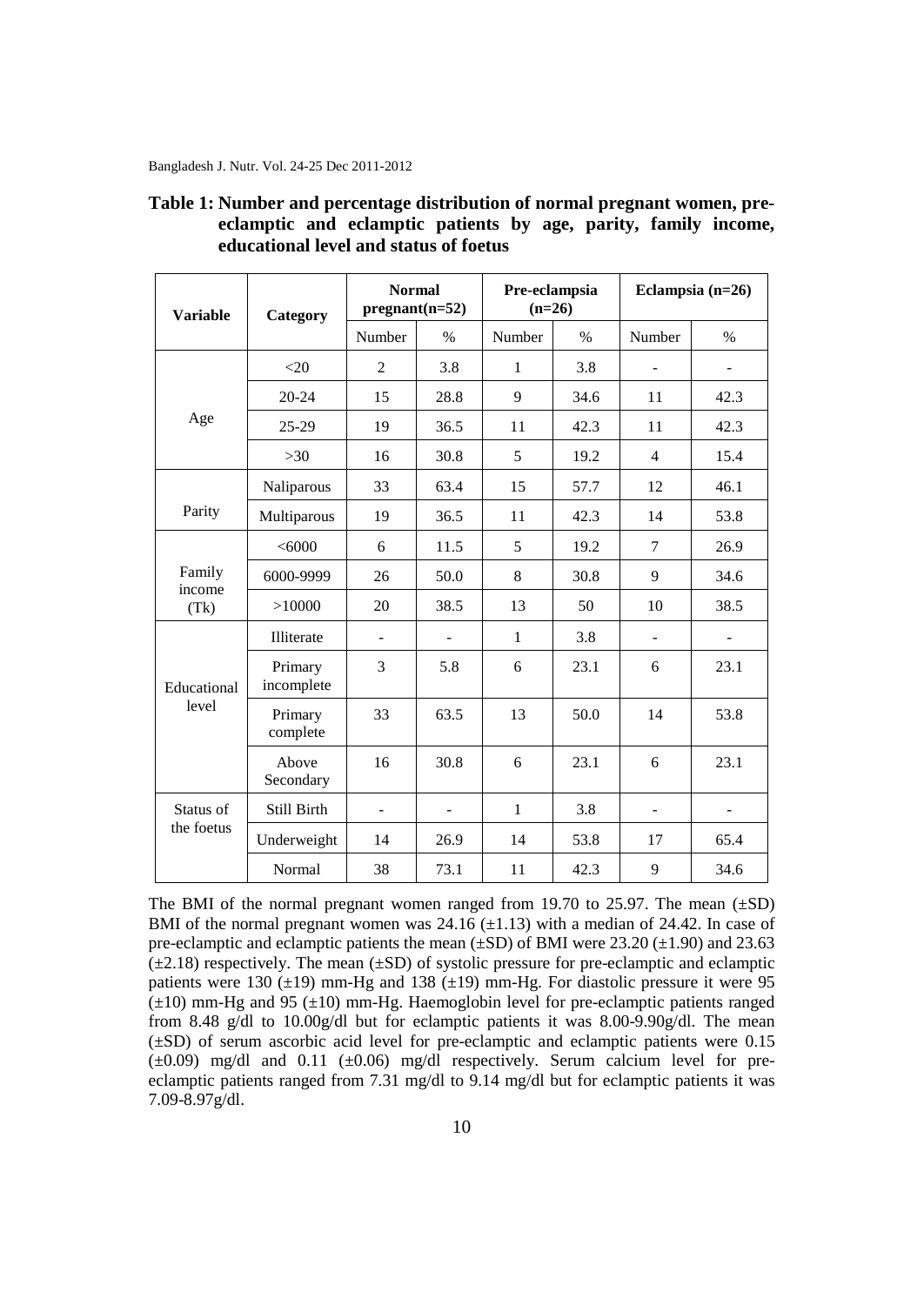| <b>Variable</b>       | Group            | $Mean(\pm SD)$   | <b>Median</b> | Range         |
|-----------------------|------------------|------------------|---------------|---------------|
| <b>BMI</b>            | Normal pregnancy | $24.16 \pm 1.13$ | 24.42         | 19.70-25.97   |
|                       | Pre-eclampsia    | $23.20 \pm 1.90$ | 23.19         | 18.18-25.80   |
|                       | Eclampsia        | $23.63 \pm 2.18$ | 23.62         | 18.55-27.03   |
| Systolic(mm-Hg)       | Normal pregnancy | $108 + 8$        | 110           | 90-130        |
|                       | Pre-eclampsia    | $130 \pm 19$     | 130           | 100-180       |
|                       | Eclampsia        | $138 + 19$       | 130           | 110-180       |
| Diastolic(mm-Hg)      | Normal pregnancy | $77+9$           | 75            | 60-90         |
|                       | Pre-eclampsia    | $95 \pm 10$      | 90            | 70-110        |
|                       | Eclampsia        | $95 \pm 10$      | 90            | 75-115        |
| Hemoglobin (g/dl)     | Normal pregnancy | $10.19 \pm 0.77$ | 10.08         | 8.64-11.79    |
|                       | Pre-eclampsia    | $9.49 \pm 0.35$  | 9.60          | 8.48-10.00    |
|                       | Eclampsia        | $8.88 \pm 0.52$  | 8.96          | 8.00-9.90     |
| Serum ascorbic        | Normal pregnancy | $0.34 \pm 0.22$  | 0.26          | $0.12 - 0.80$ |
| acid(mg/dl)           | Pre-eclampsia    | $0.15 \pm 0.09$  | 0.16          | $0.04 - 0.28$ |
|                       | Eclampsia        | $0.11 \pm 0.06$  | 0.08          | $0.05 - 0.22$ |
| Serum calcium (mg/dl) | Normal pregnancy | $9.84 \pm 1.10$  | 9.97          | 8.32-11.64    |
|                       | Pre-eclampsia    | $8.24 \pm 0.81$  | 8.30          | 7.31-9.14     |
|                       | Eclampsia        | $8.03 \pm 0.61$  | 8.03          | 7.09-8.97     |

**Table 2: Mean, median and range of BMI, blood pressure, haemoglobin, serum ascorbic acid and serum calcium** 

The differences between normal pregnant and pre-eclampsia patients were assessed using unpaired t-test. The pre-eclamptic patients had lower mean value for Hb, serum ascorbic acid and serum calcium than normal pregnant women. The differences were highly significant for Hb and serum calcium but not statistically significant for serum ascorbic acid (Table 3).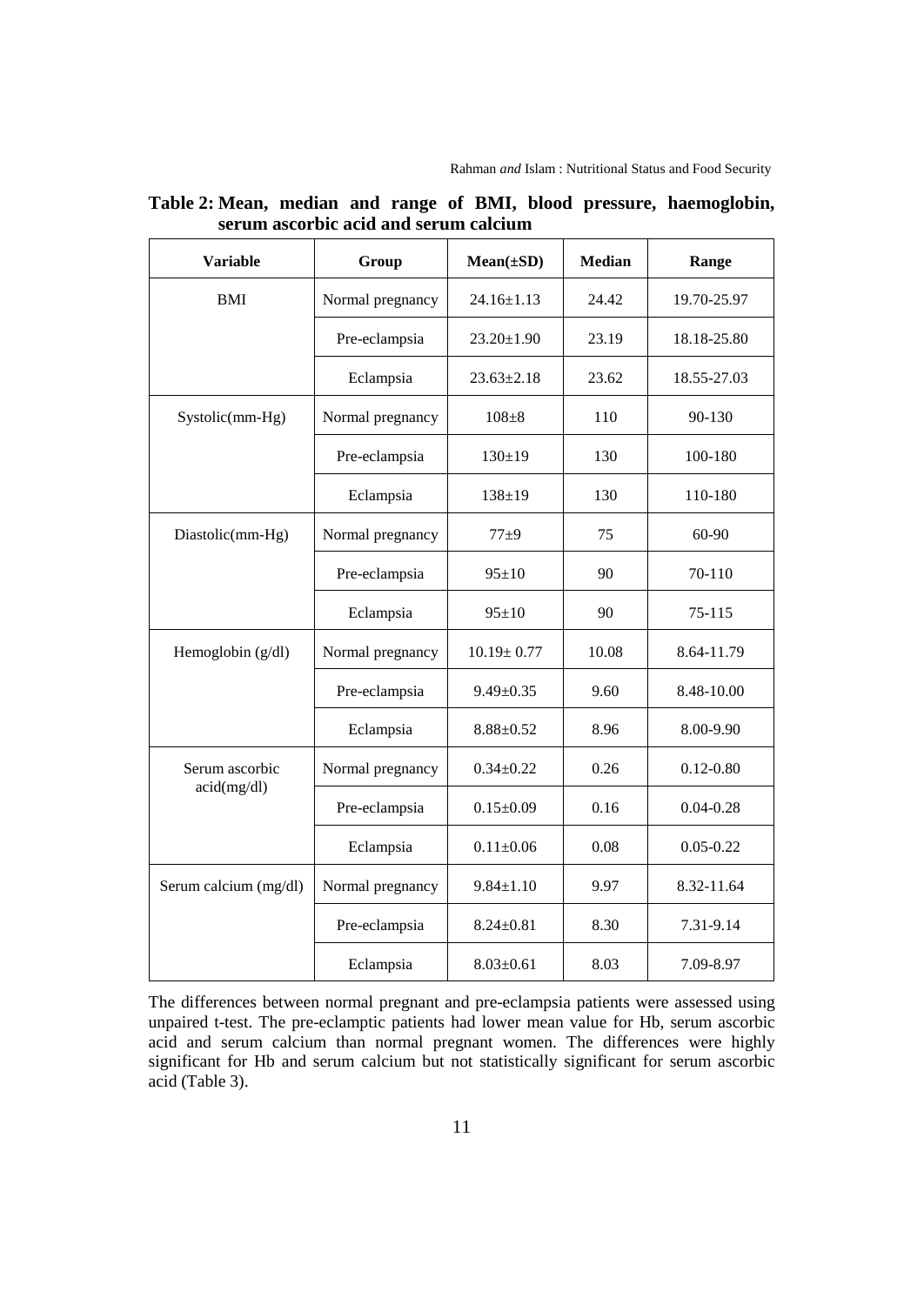| Table 3: Relationship between normal pregnant (NP) and pre-eclamptic |
|----------------------------------------------------------------------|
| (PEC) patients in respect of blood Hb, serum ascorbic acid and       |
| serum calcium                                                        |

| <b>Variable</b>             | <b>NP</b>        | <b>PEC</b>      | <b>P-value</b> |
|-----------------------------|------------------|-----------------|----------------|
|                             | <b>Mean</b> ±SD  | <b>Mean</b> ±SD |                |
| Hb(g/dl)                    | $10.19 \pm 0.77$ | $9.49 \pm 0.35$ | 0.00           |
| Serum Ascorbic Acid (mg/dl) | $0.34 \pm 0.22$  | $0.15 \pm 0.09$ | 0.09           |
| Serum calcium (mg/dl)       | $9.84 \pm 1.10$  | $8.24 \pm 0.81$ | 0.01           |

The differences between normal pregnant and eclampsia patients were assessed using unpaired t-test. The eclamptic patients had lower mean value for Hb, serum ascorbic acid and serum calcium than normal pregnant women. The differences were highly significant for Hb, serum calcium and serum ascorbic acid (Table 4).

**Table 4: Relationship between normal pregnant (NP) and eclamptic (EC) patients in respect of Hb, serum ascorbic acid and serum calcium**

| <b>Variable</b>                | <b>NP</b>        | EC                          | <b>P-value</b> |
|--------------------------------|------------------|-----------------------------|----------------|
|                                | <b>Mean</b> ±SD  | <b>Mean</b> <sup>t</sup> SD |                |
| Hb(g/dl)                       | $10.19 \pm 0.77$ | $8.88 \pm 0.52$             | 0.00           |
| Serum Ascorbic Acid<br>(mg/dl) | $0.34 \pm 0.22$  | $0.11 \pm 0.06$             | 0.02           |
| Serum calcium (mg/dl)          | $9.84 \pm 1.10$  | $8.03 \pm 0.61$             | 0.00           |

The differences between pre-ecampsia and eclampsia patients were assessed using unpaired t-test. The eclamptic patients had lower mean value for Hb, serum ascorbic acid and serum calcium as compared to pre-eclampsic patients. The differences were highly significant only for Hb, but not statistically significant for serum ascorbic acid and serum calcium (Table 5).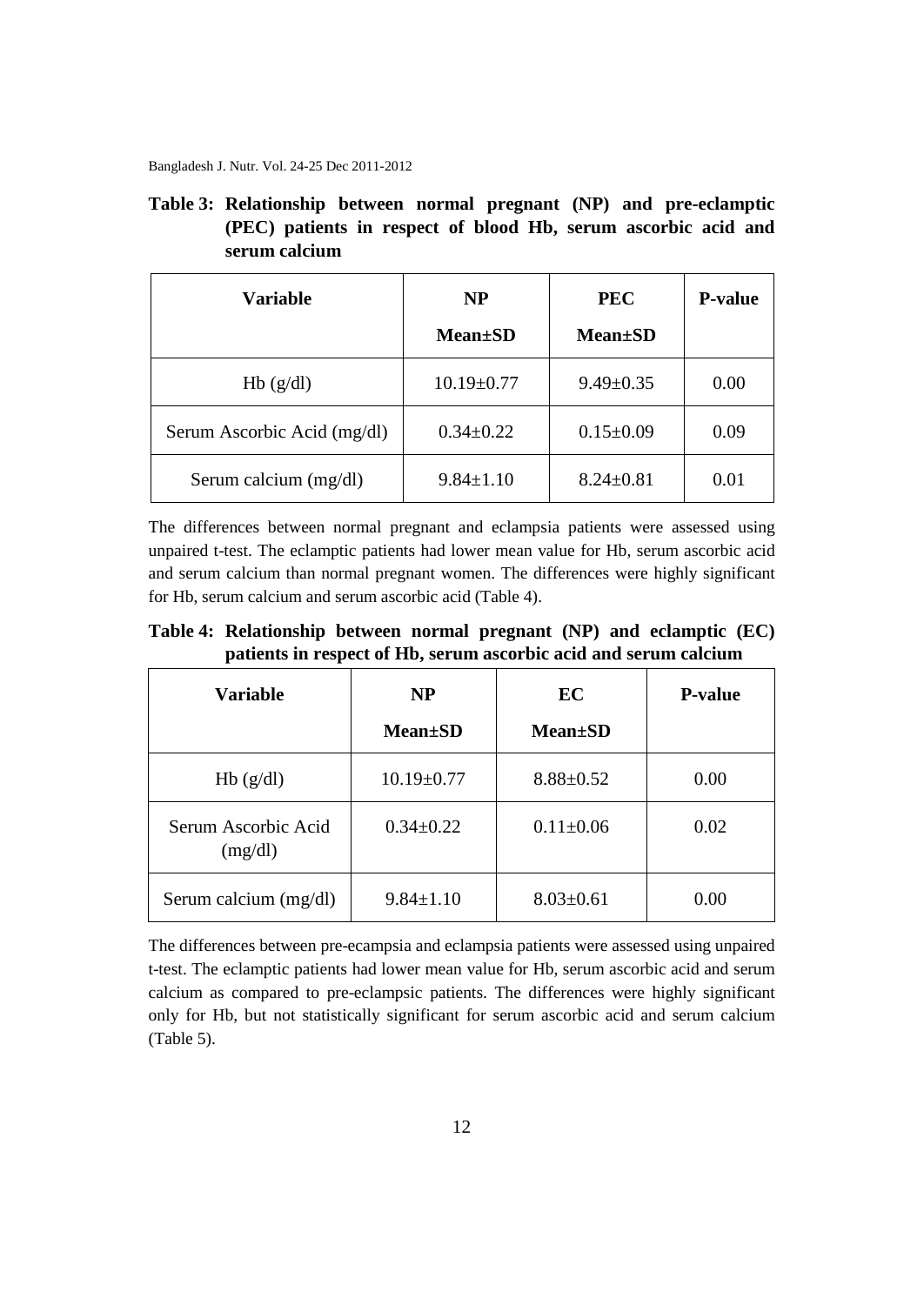| <b>Variable</b>                  | <b>PEC</b>      | EC                          | <b>P-value</b> |
|----------------------------------|-----------------|-----------------------------|----------------|
|                                  | <b>Mean</b> ±SD | <b>Mean</b> <sup>t</sup> SD |                |
| Hb(g/dl)                         | $9.49 \pm 0.35$ | $8.88 \pm 0.52$             | 0.00           |
| Serum Ascorbic<br>Acid $(mg/dl)$ | $0.15 \pm 0.09$ | $0.11 \pm 0.06$             | 0.34           |
| Serum calcium<br>(mg/dl)         | $8.24 \pm 0.81$ | $8.03 \pm 0.61$             | 0.64           |

**Table 5: Relationship between preeclamptic (PEC) patients and eclamptic (EC) patients in respect of Hb, serum ascorbic acid and serum calcium**

#### **Discussion:**

The present study investigates the relationship between pre-eclampsia and eclampsia in respect of nutritional factors, socio-economic factors and obstetric factors in selected population of Bangladesh.

Blood biochemical indices was measured in present study. The mean Hb level of the normal pregnant woman is 10.19  $g/dl$ , while that of pre-eclamptic patients is 9.49 g/dl and that of eclamptic patients is 8.88 g/dl. The pre-eclamptic and eclamptic patients was found to have lower mean Hb levels compared to that of the normal pregnant woman. There was found highly significant difference when comparison was made between normal pregnant woman and pre-eclamptic patients, normal pregnant woman and eclamptic patients and pre-eclamptic patients and eclamptic patients. The Hb levels of pre-eclamptic and eclamptic patients were much lower than the normal range ( $>$  than 11 g/dl).

The mean serum calcium of normal pregnant woman is 9.84 mg/dl, while that of preeclamptic patients is 8.24 mg/dl and that of eclamptic patients is 8.03 mg/dl. There was found a significant difference when comparison was made between serum calcium level of normal pregnant woman and pre-eclamptic patients (p=0.01), and normal pregnant woman and eclamptic patients ( $p=0.00$ ). It is noted to be that there was found no significant difference when comparison was made between serum calcium level of pre-eclamptic patients and eclamptic patients (p=0.644).

The mean serum ascorbic acid level of normal pregnant woman is 0.34 mg/dl, while that of pre-eclamptic patients is 0.15 mg/dl and that of eclamptic patients is 0.11 mg/dl. There was found no significant difference when comparison was made between serum ascorbic acid level of normal pregnant woman and pre-eclamptic patients (p=0.09), and that of pre-eclamptic patients and eclamptic patients  $(p=0.34)$ , but significant difference was observed when comparison was made between serum ascorbic acid level of normal pregnant women and eclamptia patients ( $p=0.02$ ). It is to be noted that in present study 100% of both pre-eclamptic and eclamptic patients were found to have serum ascorbic acid level lower than 0.5 mg/dl which is considered as the cut off point for the plasma ascorbic acid level.<sup>6</sup> In